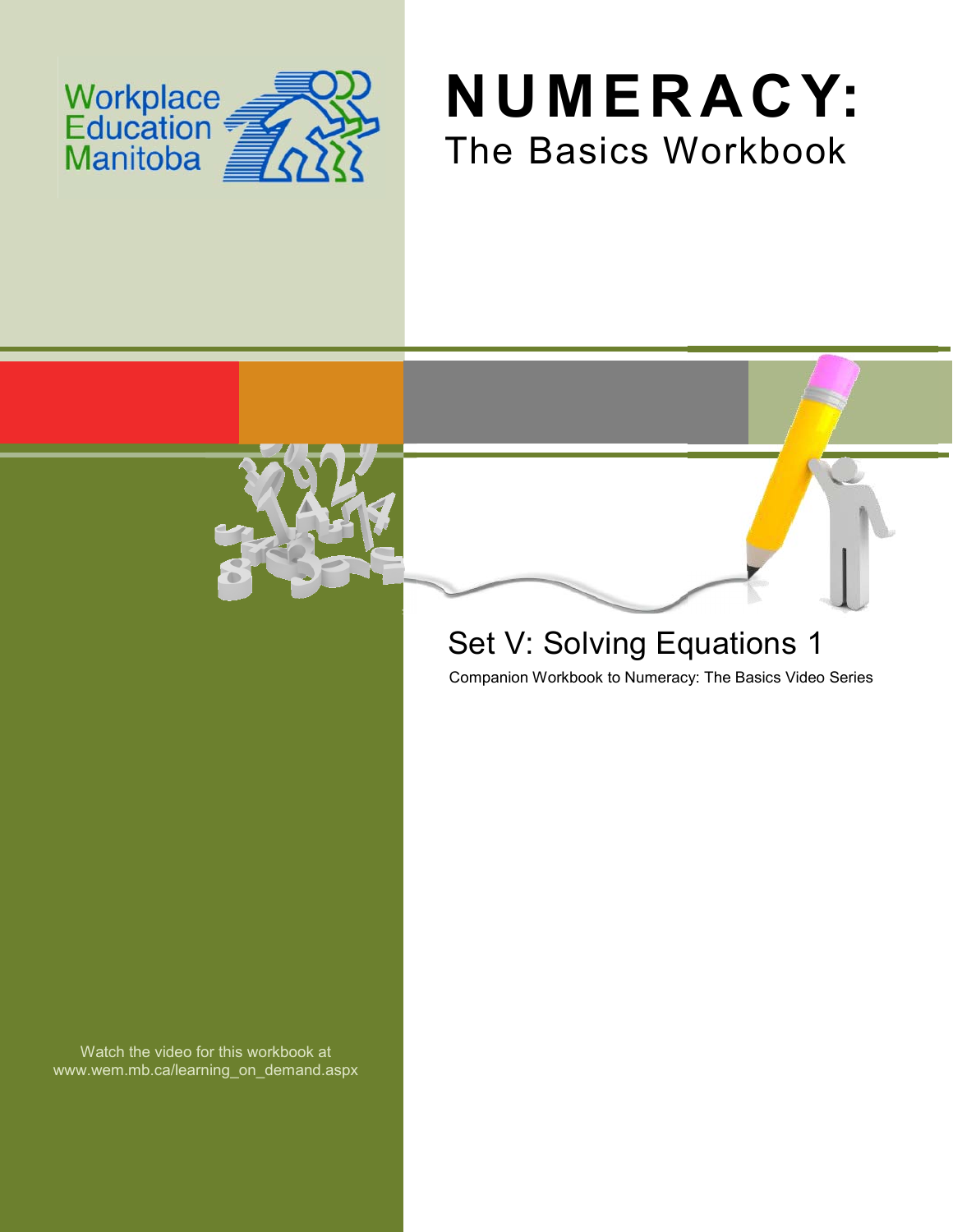The Government of Canada Human Resource Skills Development Canada (HRSDC)

and

The Manitoba Government Industry Workforce Development (IWD), Entrepreneurship, Training and Trade (ETT)

Workplace Education Manitoba would also like to thank the individuals from across Manitoba who provided consultation, content, and feedback.

> For more information, visit [www.wem.mb.ca](http://www.wem.mb.ca/) or contact the Project Coordinator Lindsay Laidlaw at [info@wem.mb.ca](mailto:info@wem.mb.ca)

Workplace Education Manitoba 1000 Waverley Street Winnipeg, MB, R3T 0P3

©Workplace Education Manitoba, 2012

All rights reserved; no part of this publication may be reproduced, stored in a retrieval system, or transmitted in any form by any means, electronic, mechanical, photocopying, recording, or otherwise without

prior written permission of the Publishers. This manual may not be lent, resold, hired out or otherwise disposed by way of trade in any form of binding or cover than that which it is published, without the prior consent of the Publishers.



S<br>TM<br>E

 $\mathsf{z}$ 

 $\overline{\mathbf{C}}$ 

 $\Box$ 

ш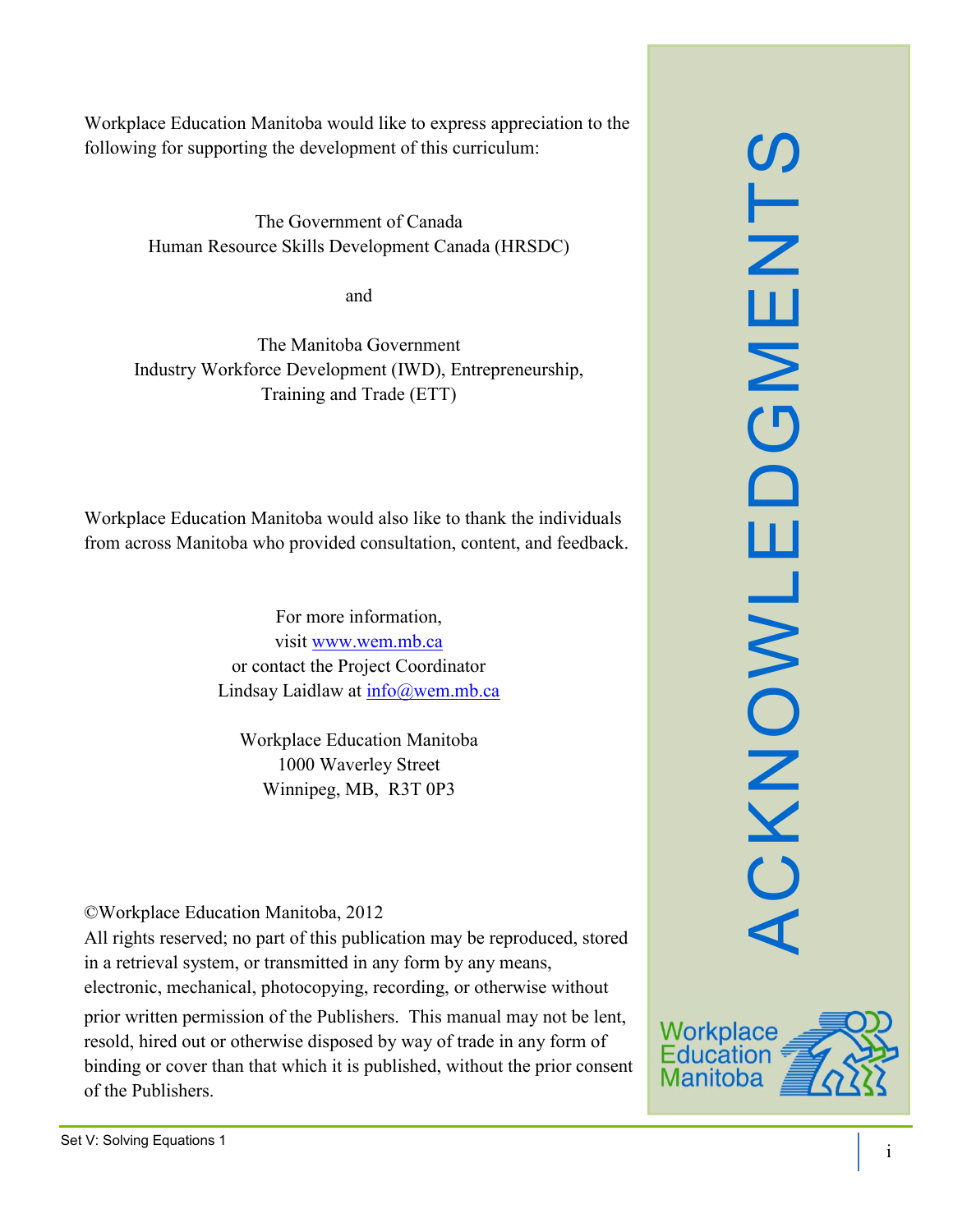### **INTRODUCTION**

#### **What is Numeracy: The Basics Workbook?**

This workbook is intended to accompany Workplace Education Manitoba's (WEM) Numeracy: The Basics Video Series, a set of 50 videos that explain essential numeracy concepts.

The refresher videos cover 25 critical numeracy topics, each broken into concept and practice.

The video series and accompanying downloadable workbooks can be found on the WEM website at [http://www.wem.mb.ca/learning\\_on\\_demand.aspx](http://www.wem.mb.ca/learning_on_demand.aspx)

These Numeracy: The Basics workbooks provide an opportunity for additional skill-building practice.

#### **Numeracy: The Basics topics are:**

- Order of Operations 1
- Order of Operations 2
- Adding & Subtracting Fractions 1
- Adding & Subtracting Fractions 2
- Multiplying & Dividing Fractions
- $\bullet$  Mixed & Improper Fractions
- Operations with Mixed Fractions 1
- Operations with Mixed Fractions 2
- Operations with Mixed Fractions 3
- Adding & Subtracting Decimals
- Multiplying Decimals
- Dividing Decimals
- Order of Operations & Decimals
- Decimals, Fractions & Percent 1
- Decimals, Fractions & Percent 2
- Imperial Conversions
- Metric Conversions
- Metric and Imperial Conversions
- Geometry  $1 -$  Perimeter
- Geometry  $2 Area$
- Geometry 3- Volume
- Solving Equations 1
- Solving Equations 2
- Ratio & Proportion
- Averages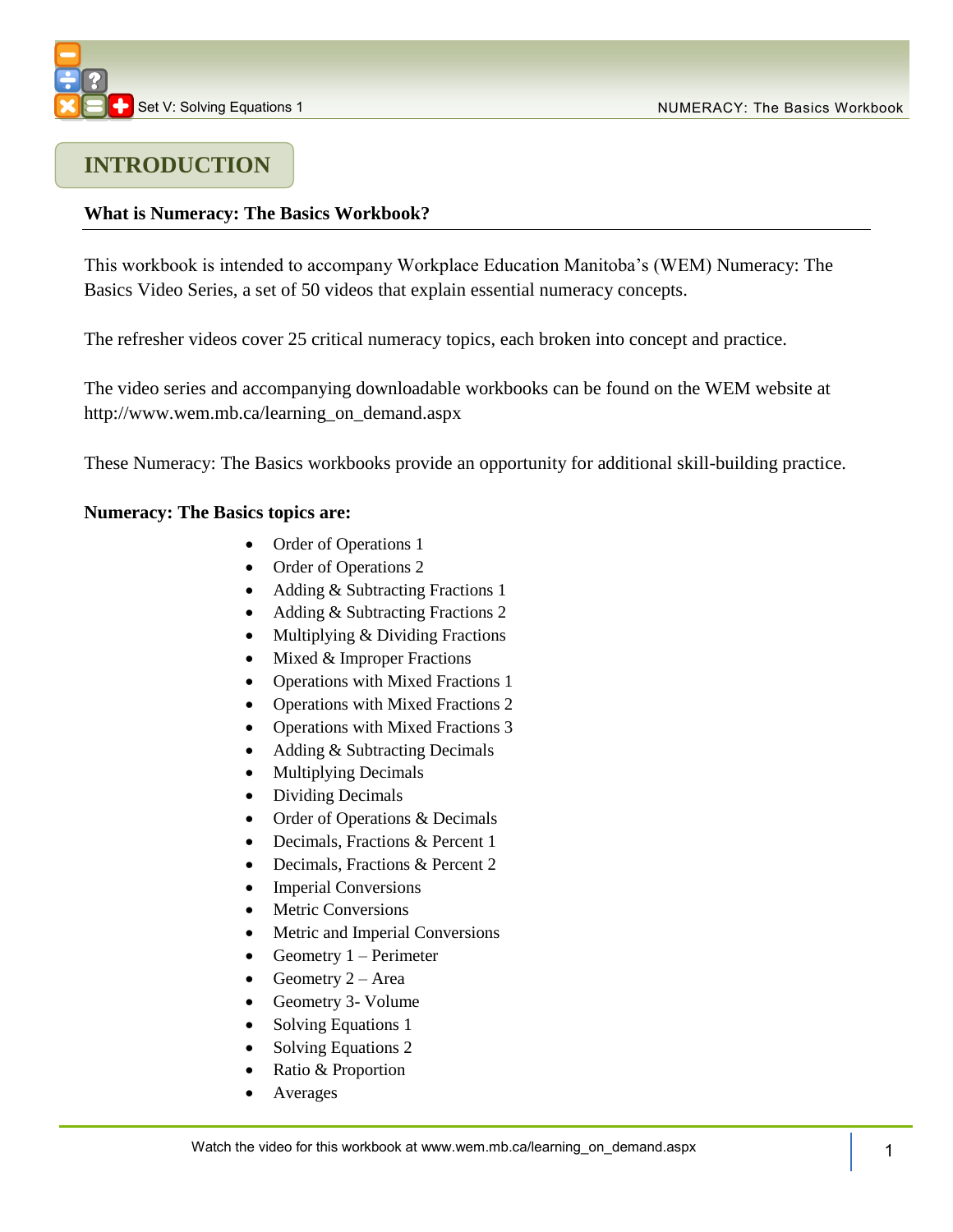

### **SOLVING EQUATIONS 1**

This workbook contains five skill-building practice sections. Solutions can be found at the end of the workbook.

### **Practice Section A**

Solve each of the following equations for the variable 'x'.

| 1.               | $2x = 4$      | $x =$                                        |
|------------------|---------------|----------------------------------------------|
| 2.               | $3x = 12$     | $x = \overline{\qquad \qquad }$              |
| 3.               | $2x = 14$     | $x = \underline{\hspace{2cm}}$               |
| $\overline{4}$ . | $5x = 30$     | $x =$                                        |
| 5.               | $4x = 20$     | $x =$                                        |
| 6.               | $6x = 24$     | $x = \underline{\hspace{2cm}}$               |
| 7.               | $2x+1=9$      | $x = \underline{\hspace{2cm}}$               |
| 8.               | $1+3x=7$      | $x = \underline{\hspace{2cm}}$               |
| 9.               |               | $7x+2=30$ $x=\underline{\hspace{1cm}}$       |
|                  |               | 10. $2x-5=17$ $x=\underline{\hspace{1cm}}$   |
| 11.              | $5 - x = 3$   | $x = \underline{\hspace{2cm}}$               |
| 12.              |               |                                              |
|                  | 13. $3+3x=12$ | $x =$                                        |
|                  |               | 14. $2x+4=16$ $x=\underline{\qquad \qquad }$ |
|                  |               | 15. $4x+7=11$ $x=\underline{\qquad}$         |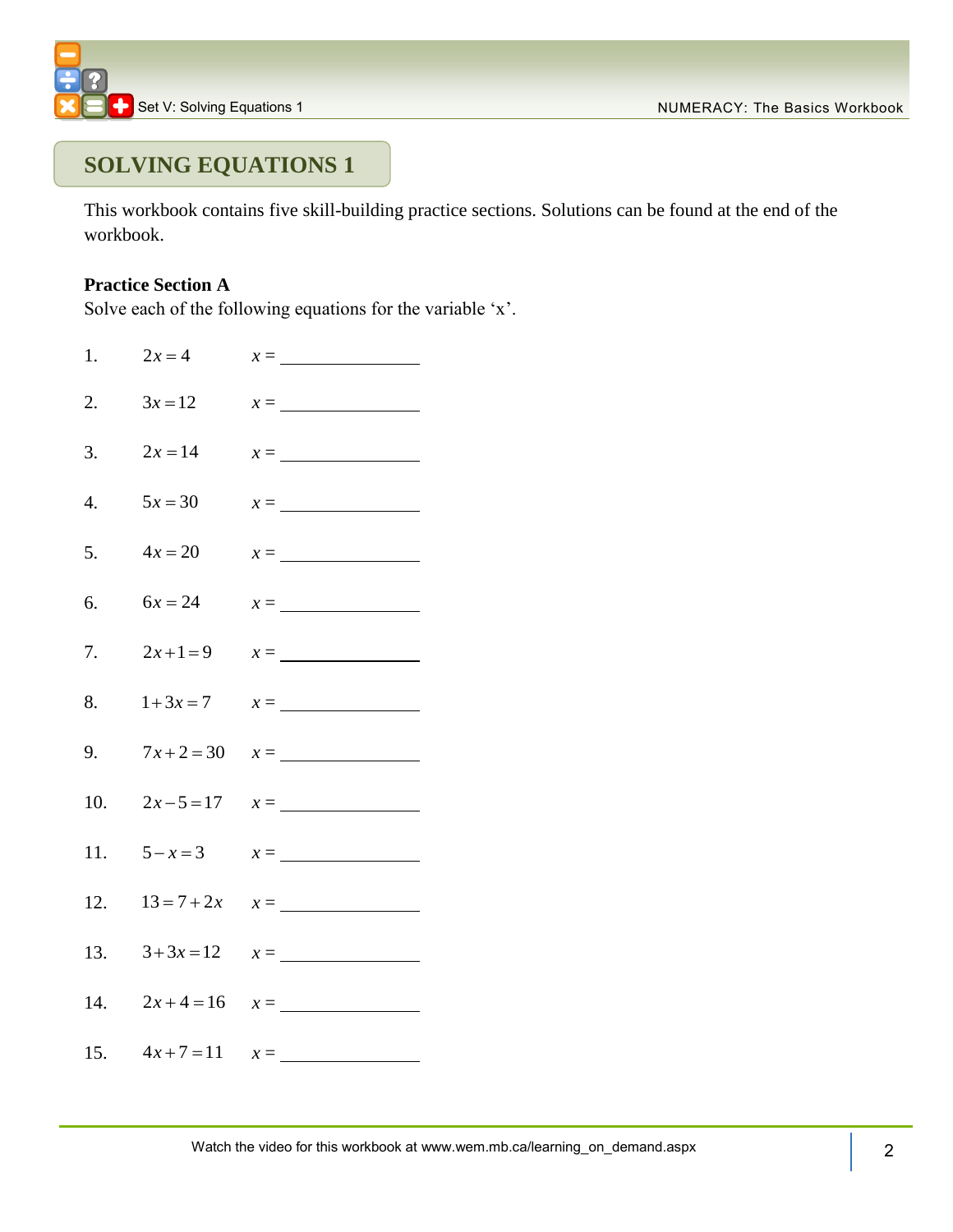#### **Practice Section B**

Solve each of the following equations for the variable 'x'.

| 1.               | $10 + 3x = 8x$                            | $x = \underline{\hspace{2cm}}$   |                                                         |
|------------------|-------------------------------------------|----------------------------------|---------------------------------------------------------|
| 2.               | $7 - 3x = 11x$                            | $x = \overline{\qquad \qquad }$  |                                                         |
| 3.               | $5x+16=7x$                                | $x = \underline{\hspace{2.5cm}}$ |                                                         |
| $\overline{4}$ . | $2x-5=x-1$                                | $x =$                            |                                                         |
| 5.               | $6x+2x-1=3$                               | $x = \underline{\hspace{2cm}}$   |                                                         |
| 6.               | $2+5x=3x+8$                               | $x =$                            |                                                         |
| 7.               | $7x+1=3x+9$                               | $x =$                            |                                                         |
| 8.               | $9 - 2x = 5x - 5$                         | $x = \underline{\hspace{2cm}}$   |                                                         |
| 9.               | $3(x+2)=18$ $x=\underline{\hspace{1cm}}$  |                                  |                                                         |
|                  | 10. $2(x-5)+2=10$ $x=\underline{\qquad}$  |                                  |                                                         |
|                  | 11. $7x=3(x+6)-2x$ $x=\underline{\qquad}$ |                                  |                                                         |
|                  | 12. $27 = 10 - 2(x-1) + 7x$               |                                  | $x =$                                                   |
| 13.              | $2x+17+4x=9-2x+3(x+6)$                    |                                  | $x = \underline{\hspace{2cm}}$                          |
|                  | 14. $7x+2(x-1)=2x+3(2x+4)$                |                                  | $x =$                                                   |
|                  |                                           |                                  | 15. $30-2(x-5)=3(2x-1)+6(x+2)+3$ $x=\underline{\qquad}$ |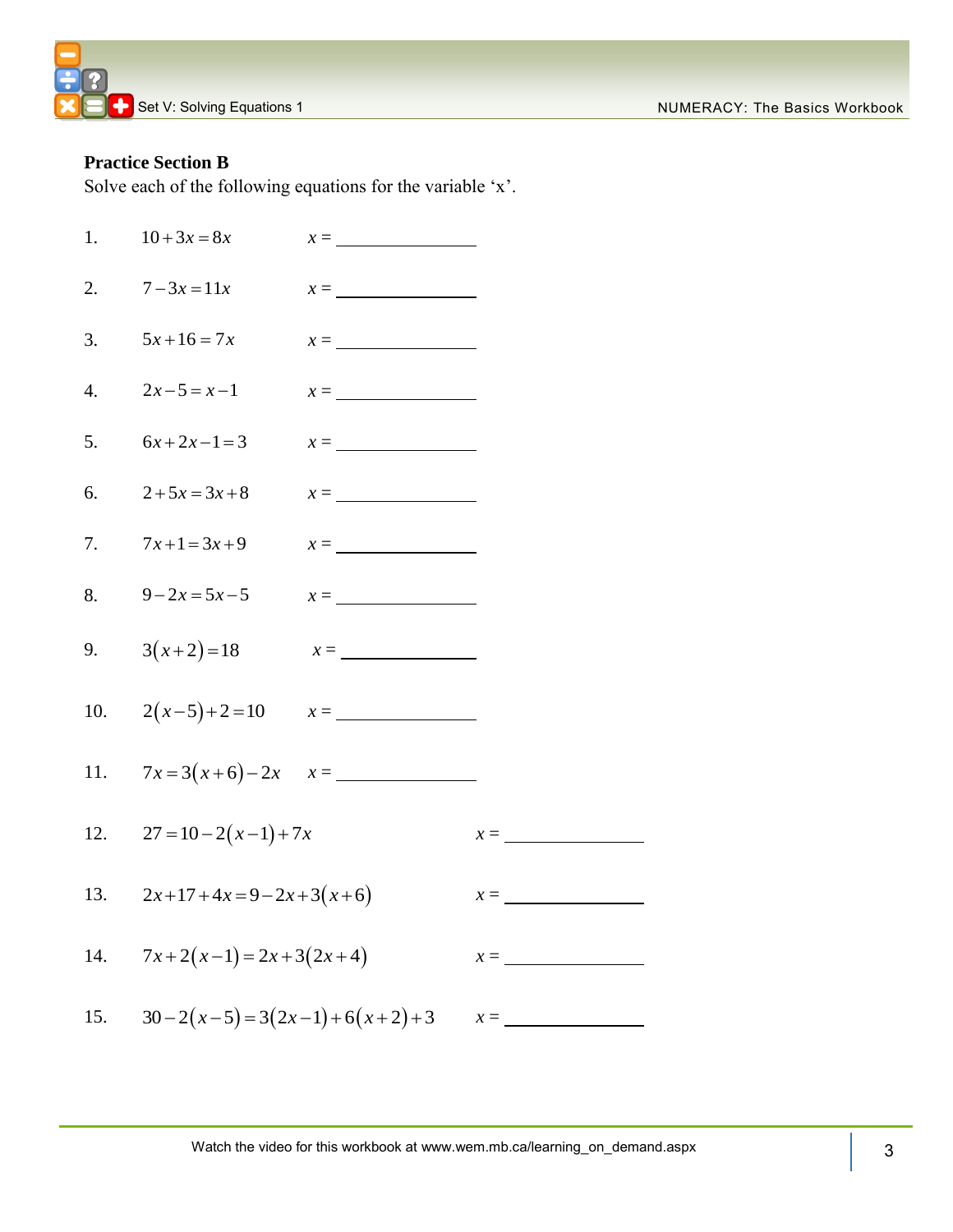#### **Practice Section C**

Solve each of the following equations for the variable 'x'.

1. 
$$
7(3-x)=5-4(x-1)
$$
  $x =$  \_\_\_\_\_\_  
\n2.  $3(x+2)+2(3-2x)+7x = 2(8x+1)$   $x =$  \_\_\_\_\_\_  
\n3.  $6(x+2)-8+2x = 8x$   $x =$  \_\_\_\_\_\_  
\n4.  $31-3x = 5+8(x+2)+\frac{1}{2}(2x-4)$   $x =$  \_\_\_\_\_\_  
\n5.  $15-[2(x-2)-18x+6(x+2)]-10+2(x-1)+3=8x-3(-5-x)$   $x =$  \_\_\_\_\_\_  
\n6.  $15-2(x-2)-18x+6(x+2)$   $x =$  \_\_\_\_\_\_  
\n7.  $x =$  \_\_\_\_\_\_  
\n8.  $15-2(x-2)-18x+6(x+2)$   $x =$  \_\_\_\_\_\_  
\n9.  $x =$  \_\_\_\_\_\_  
\n10.  $x =$  \_\_\_\_\_\_  
\n11.  $x =$  \_\_\_\_\_\_  
\n12.  $3(x+2)+2(3-2x)+7x = 2(8x+1)$   $x =$  \_\_\_\_\_\_  
\n13.  $x =$  \_\_\_\_\_\_  
\n14.  $31-3x = 5+8(x+2)+\frac{1}{2}(2x-4)$   $x =$  \_\_\_\_\_\_  
\n15.  $x =$  \_\_\_\_\_\_  
\n16.  $x =$  \_\_\_\_\_\_  
\n17.  $x =$  \_\_\_\_\_\_  
\n18.  $x =$  \_\_\_\_\_\_  
\n19.  $x =$  \_\_\_\_\_\_  
\n10.  $x =$  \_\_\_\_\_\_  
\n11.  $x =$  \_\_\_\_\_\_  
\n12.  $x =$  \_\_\_\_\_\_  
\n13.  $x =$  \_\_\_\_\_\_  
\n14.  $x =$  \_\_\_\_\_\_  
\n15.  $x =$  \_\_\_\_\_\_  
\n16.  $x =$  \_\_\_\_\_\_  
\n17.  $x =$  \_\_\_\_\_\_  
\n18.  $x =$  \_\_\_\_\_\_  
\n19.  $x =$  \_\_\_\_\_\_  
\n10.  $x =$  \_\_\_\_\_\_  
\n11.  $x =$  \_\_\_\_\_\_  
\n12.  $x =$  \_\_\_\_\_\_  
\n13.  $x =$  \_\_\_\_\_\_  
\n14.  $x =$  \_\_\_\_\_\_  
\n15.  $x =$  \_\_\_\_\_\_  
\n16.  $x =$ 

#### **Practice Section D**

In this section, solutions for the practice questions contain commonly-made errors. For each question, circle the error(s) and give a correct solution.

1. Solve the following equation for the variable 'x'.  $2(3 - x) = 13 - 4(x - 1)$ 

#### Solution:

2(3-x) = 13-4(x-1)  
\n6-x = 13-4x-4  
\n6-x = 9-4x  
\n6+3x = 9  
\n
$$
\frac{\cancel{3}x}{\cancel{3}} = \frac{3}{3}
$$
\n
$$
x = 1
$$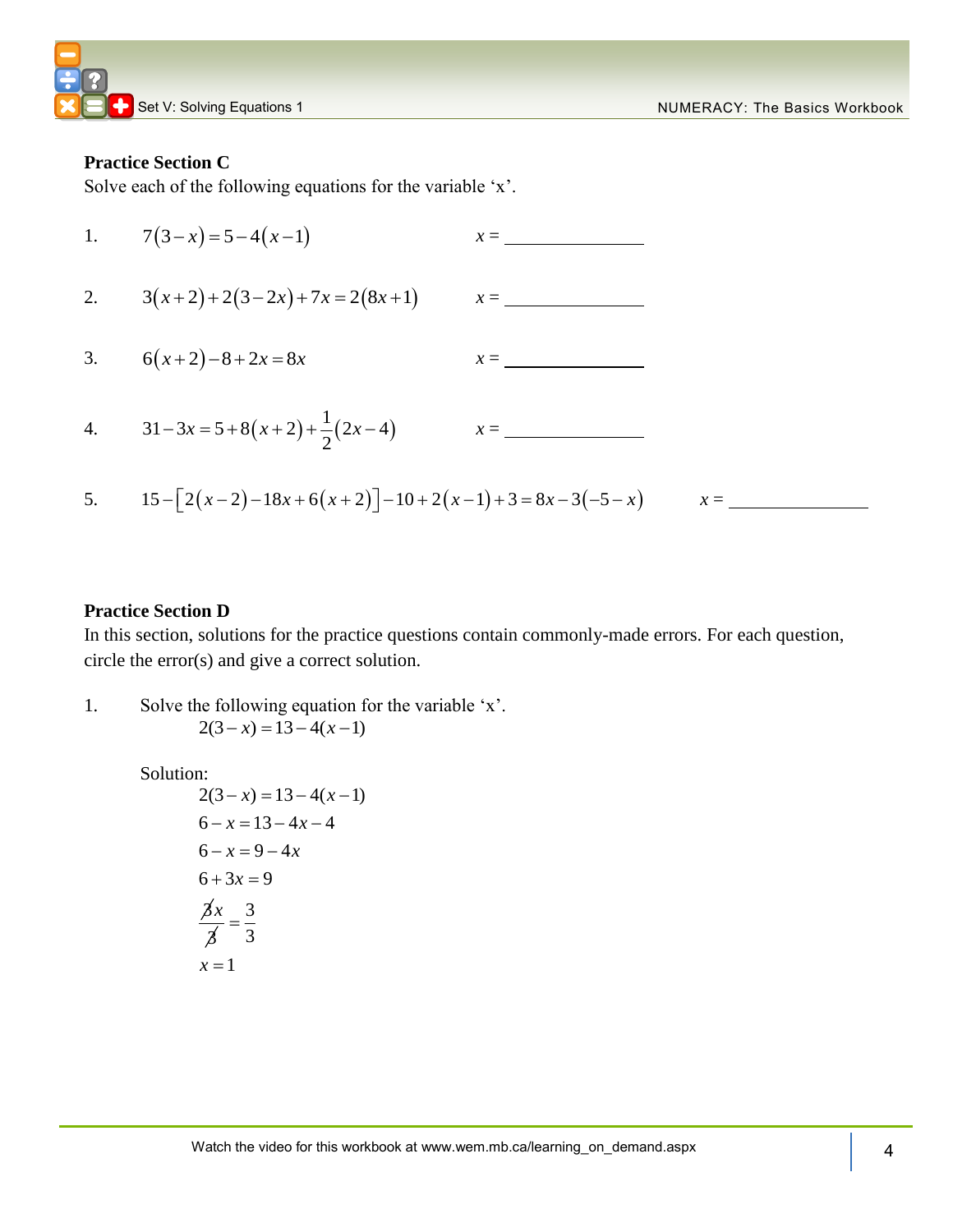

#### **Practice Section E**

Challenge Question. If you can do this one, then you get an  $A^+$ .  $\odot$ 

If the length of a rectangle is 3 more than one less twice the width and the perimeter of the rectangle is 52 cm, find the dimensions of the rectangle.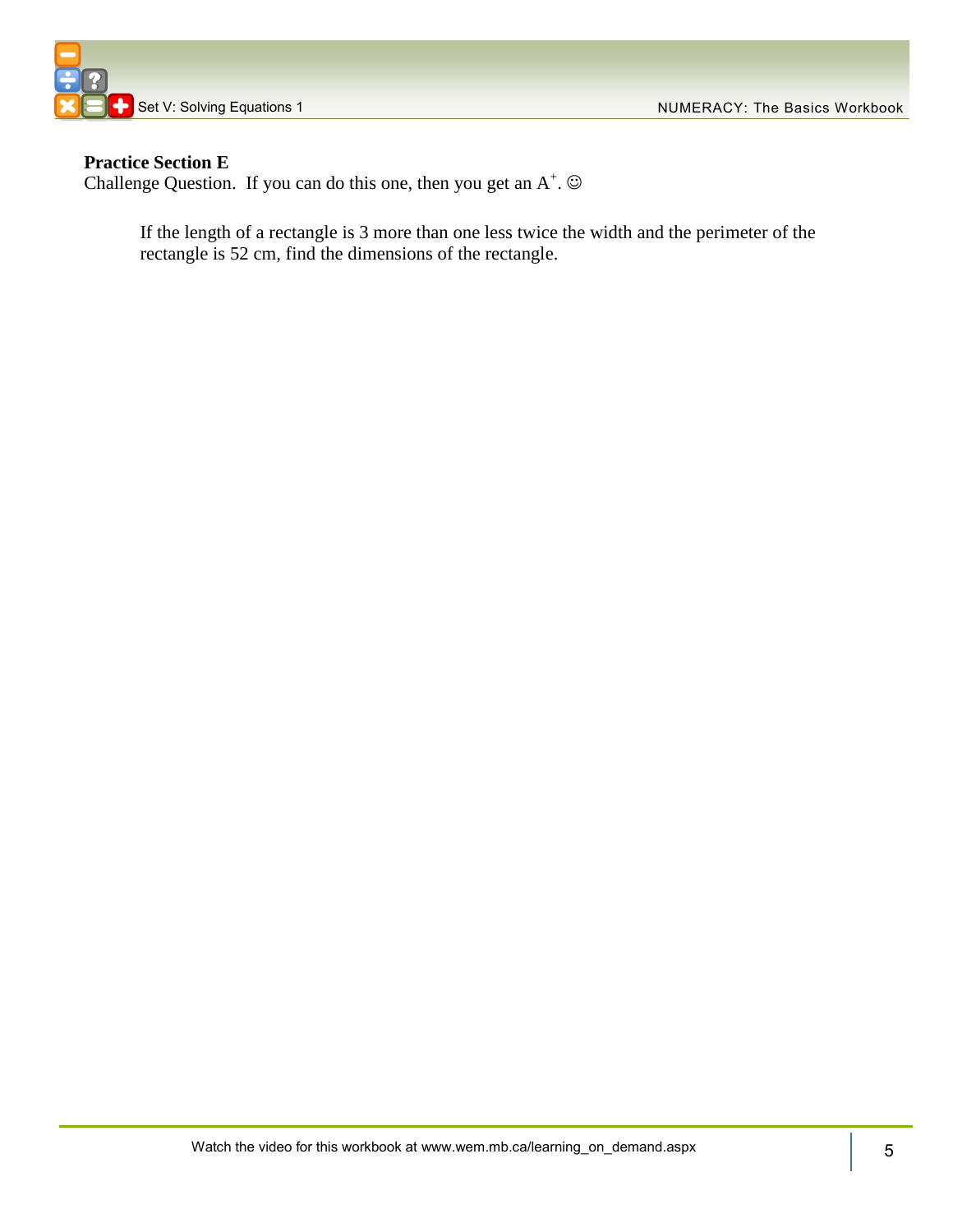NUMERACY: The Basics Workbook

# SOLUTIONS

# Set V

Solving Equations 1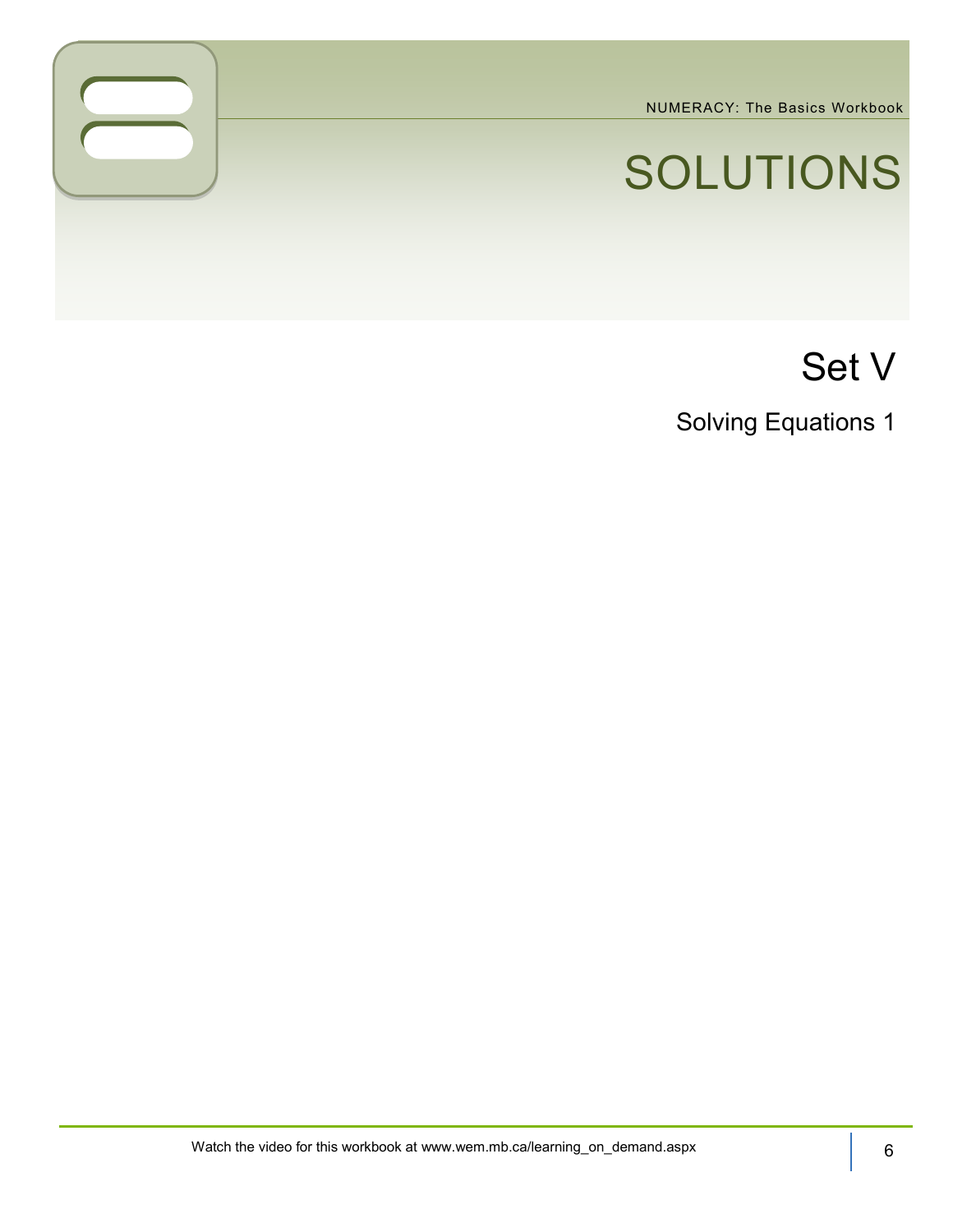## **SOLVING EQUATIONS 1**

#### **Practice Section A**

| 1. | Solution:                                            | 7.  | Solution:                                       |
|----|------------------------------------------------------|-----|-------------------------------------------------|
|    | $\frac{\cancel{2}x}{\cancel{2}} = \frac{4}{2}$       |     | $2x+1=9$<br>$2x=8$                              |
|    | $x = 2$                                              |     |                                                 |
|    |                                                      |     | $\frac{\cancel{2}x}{\cancel{2}} = \frac{8}{2}$  |
| 2. | Solution:<br>$3x = 12$                               |     | $x = 4$                                         |
|    | $\frac{\cancel{3}x}{\cancel{3}} = \frac{12}{3}$      | 8.  | Solution:                                       |
|    |                                                      |     | $1+3x=7$                                        |
|    | $x = 4$                                              |     | $3x = 6$                                        |
| 3. | Solution:                                            |     | $\frac{\cancel{x}}{\cancel{x}} = \frac{6}{3}$   |
|    | $2x = 14$                                            |     |                                                 |
|    | $\frac{\cancel{2}x}{\cancel{2}} = \frac{14}{2}$      |     | $x = 2$                                         |
|    |                                                      | 9.  | Solution:                                       |
|    | $x=7$                                                |     | $7x+2=30$                                       |
| 4. | Solution:                                            |     | $7x = 28$                                       |
|    | $5x = 30$                                            |     | $\frac{\cancel{1}}{\cancel{1}}x = \frac{28}{7}$ |
|    |                                                      |     |                                                 |
|    | $\frac{\cancel{x}}{\cancel{x}} = \frac{30}{5}$       |     | $x = 4$                                         |
|    | $x = 6$                                              | 10. | Solution:                                       |
| 5. | Solution:                                            |     | $2x-5=17$                                       |
|    | $4x = 20$                                            |     | $2x = 22$                                       |
|    |                                                      |     | $\frac{\cancel{2}x}{\cancel{2}} = \frac{22}{2}$ |
|    | $\frac{A x}{A} = \frac{20}{4}$                       |     |                                                 |
|    | $x = 5$                                              |     | $x=11$                                          |
| 6. | Solution:                                            | 11. | Solution:                                       |
|    | $6x = 24$                                            |     | $5 - x = 3$                                     |
|    |                                                      |     | $5 = 3 + x$                                     |
|    | $\frac{\cancel{6}x}{\cancel{6}} =$<br>$\frac{24}{6}$ |     | $x = 2$                                         |
|    | $x = 4$                                              |     |                                                 |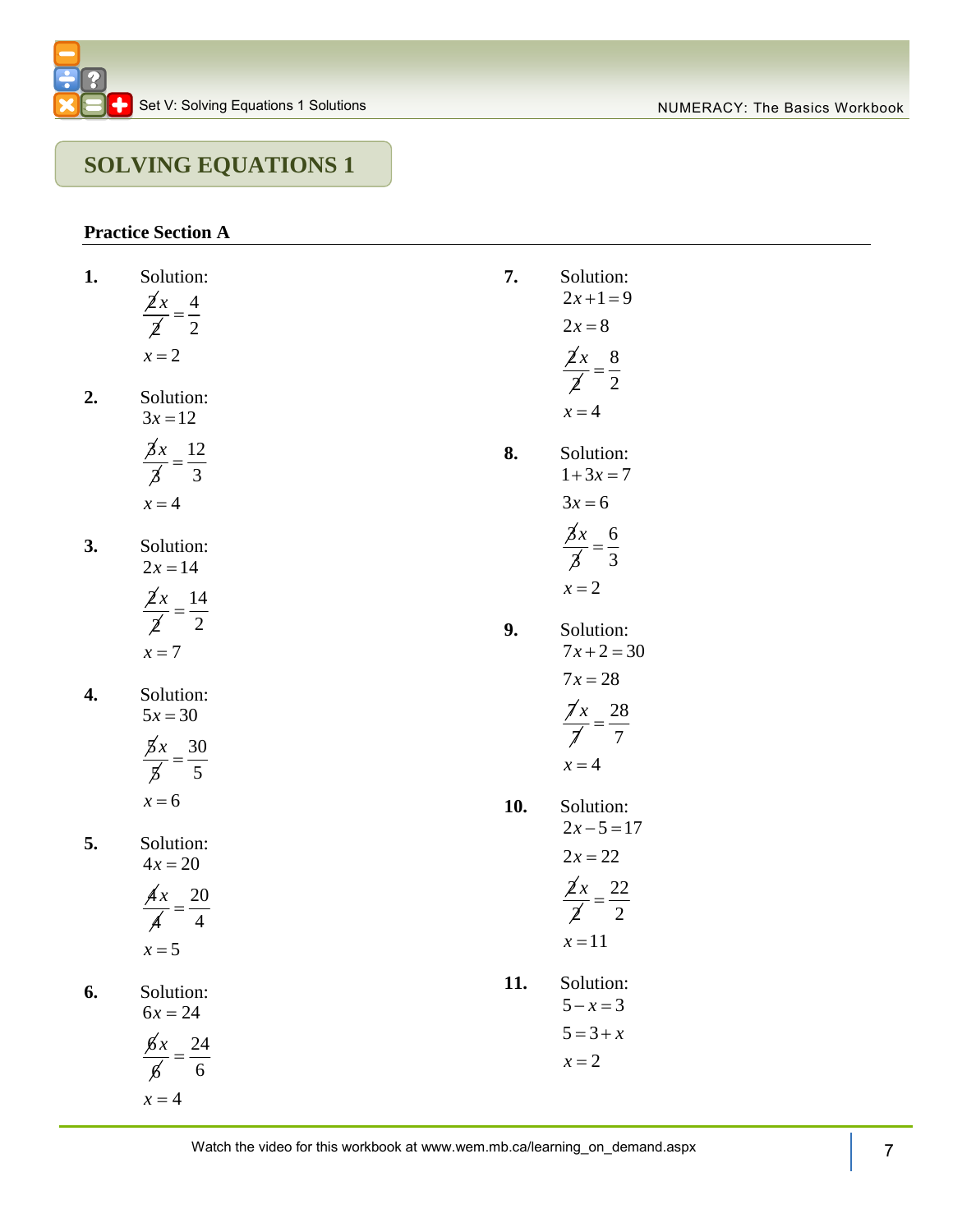| 12. | Solution:                                      | 14. | Solution:                                       |
|-----|------------------------------------------------|-----|-------------------------------------------------|
|     | $13 = 7 + 2x$                                  |     | $2x+4=16$                                       |
|     | $6 = \frac{\cancel{2}x}{\cancel{2}}$           |     | $2x = 12$                                       |
|     |                                                |     |                                                 |
|     | $3 = x$                                        |     | $\frac{\cancel{2}x}{\cancel{2}} = \frac{12}{2}$ |
| 13. | Solution:                                      |     | $x = 6$                                         |
|     | $3+3x=12$                                      | 15. | Solution:                                       |
|     | $3x = 9$                                       |     | $4x + 7 = 11$                                   |
|     |                                                |     | $4x = 4$                                        |
|     | $\frac{\cancel{3}x}{\cancel{3}} = \frac{9}{3}$ |     | $\sqrt{4}$<br>$\cancel{A}x$                     |
|     | $x = 3$                                        |     |                                                 |
|     |                                                |     | $x=1$                                           |

#### **Practice Section B**

| 1. | Solution:<br>$10 + 3x = 8x$                       | 3. | Solution:<br>$5x+16=7x$                         |
|----|---------------------------------------------------|----|-------------------------------------------------|
|    | $10 = 5x$                                         |    | $16 = 2x$                                       |
|    | $\frac{10}{5} = \frac{\cancel{5}x}{\cancel{5}}$   |    | $\frac{16}{2} = \frac{\cancel{2}x}{\cancel{2}}$ |
|    | $2 = x$                                           |    | $8 = x$                                         |
| 2. | Solution:<br>$7 - 3x = 11x$                       | 4. | Solution:<br>$2x-5=x-1$                         |
|    | $7 = 14x$                                         |    | $2x = x - 1 + 5$                                |
|    |                                                   |    | $2x = x + 4$                                    |
|    | $\frac{7}{14} = \frac{\cancel{14}x}{\cancel{14}}$ |    | $x = 4$                                         |
|    | $\frac{1}{2} = x$                                 | 5. | Solution:<br>$6x+2x-1=3$                        |
|    |                                                   |    | $8x-1=3$                                        |
|    |                                                   |    | $\frac{g'_x}{g} = \frac{4}{8}$                  |
|    |                                                   |    | $x=\frac{1}{2}$                                 |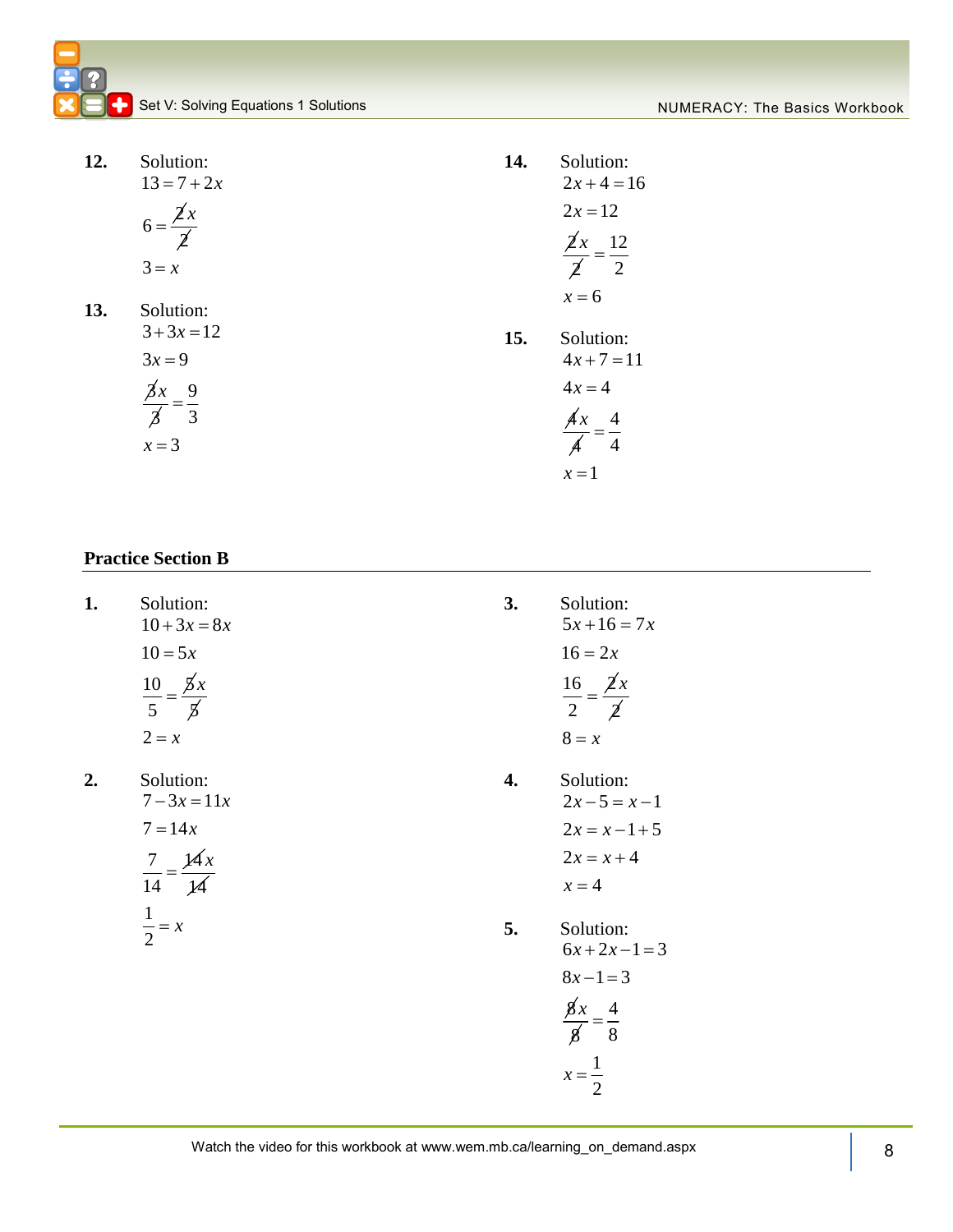**6.** Solution:  $2 + 5x = 3x + 8$  $5x = 3x + 8 - 2$  $5x - 3x = 6$ 

$$
2x = 6
$$
  

$$
\frac{\cancel{2}x}{\cancel{2}} = \frac{6}{2}
$$
  

$$
x = 3
$$

**7.** Solution:

$$
7x+1=3x+9
$$
  
\n
$$
7x = 3x+9-1
$$
  
\n
$$
7x-3x = 8
$$
  
\n
$$
4x = 8
$$
  
\n
$$
\frac{4x}{4} = \frac{8}{4}
$$
  
\n
$$
x = 2
$$

**8.** Solution:  $9 - 2x = 5x - 5$  $9 = 7x - 5$  $9 + 5 = 7x$ 14 7 *x*

$$
7
$$
  
2 = x

 $=$  $\overline{\lambda}$ 

**9.** Solution:

$$
3(x+2) = 18
$$
  
\n
$$
3x+6 = 18
$$
  
\n
$$
3x = 12
$$
  
\n
$$
\frac{\cancel{3}x}{\cancel{3}} = \frac{12}{3}
$$
  
\n
$$
x = 4
$$

**10.** Solution:  $2(x-5)+2=10$  $2x-10+2=10$  $2x-8=10$  $2x = 18$ 2 2 *x* 18 2  $=$ 

**11.** Solution:

 $x = 9$ 

$$
7x = 3(x+6) - 2x
$$
  
\n
$$
7x = 3x + 18 - 2x
$$
  
\n
$$
7x = x + 18
$$
  
\n
$$
6x = 18
$$
  
\n
$$
\frac{6x}{6} = \frac{18}{6}
$$
  
\n
$$
x = 3
$$

**12.** Solution:  $27 = 10 - 2(x - 1) + 7x$  $27 = 10 - 2x + 2 + 7x$  $27 = 12 + 5x$  $15 = 5x$  $15 \quad \cancel{5}$ 5  $=$ 5 *x*  $3 = x$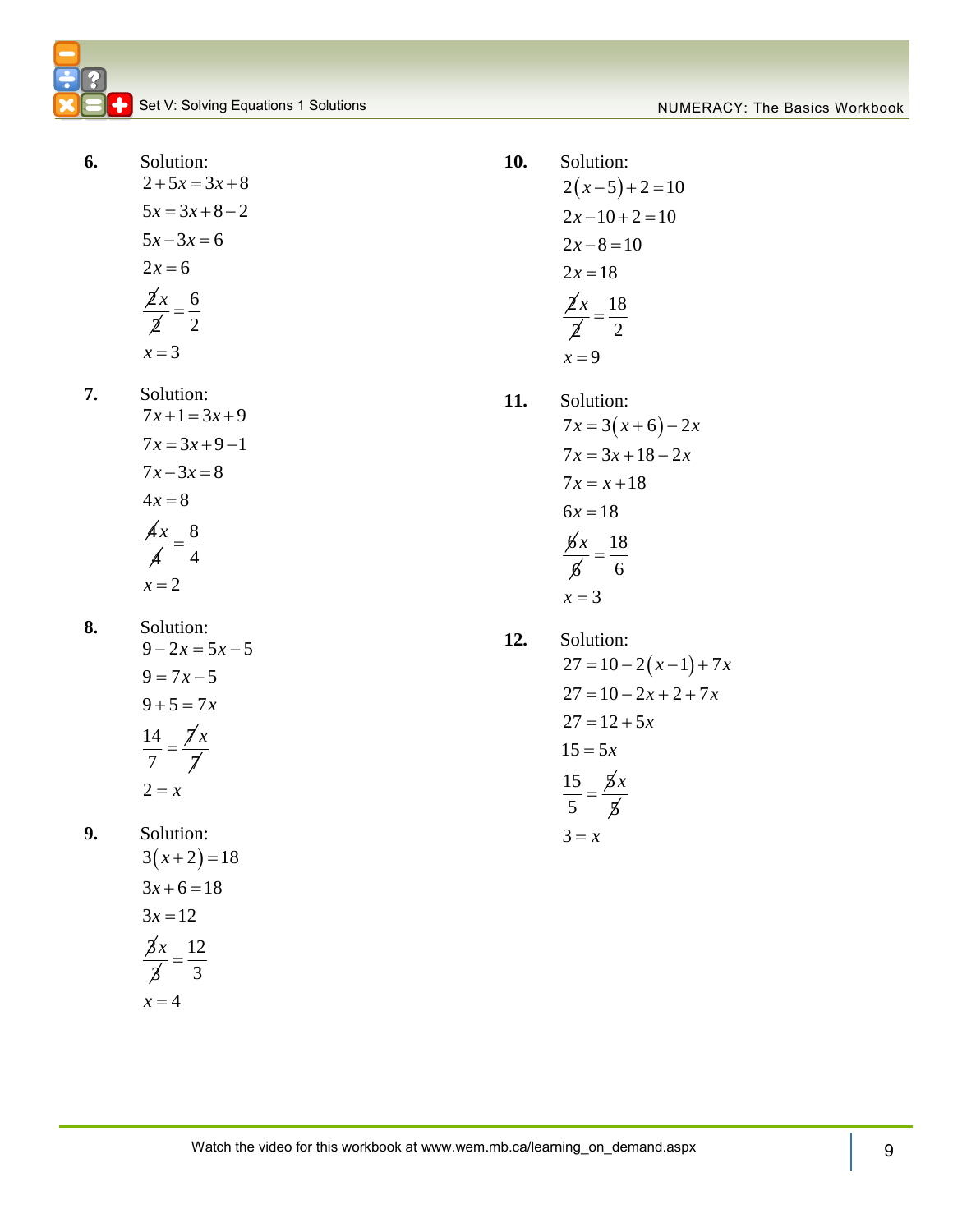**13.** Solution: Solution:<br> $2x+17+4x=9-2x+3(x+6)$  $6x+17 = 9-2x+3x+18$  $6x+17 = 27 + x$ <br> $6x+17 = 27 + x$  $5x = 10$ 

$$
3x = 10
$$
  

$$
\frac{5x}{5} = \frac{10}{5}
$$
  

$$
x = 2
$$

**14.** Solution:

Solution:<br> $7x+2(x-1) = 2x+3(2x+4)$  $7x + 2x - 2 = 2x + 6x + 12$  $9x - 2 = 8x + 12$  $9x = 8x + 14$  $x = 14$ 

**15.** Solution:

Solution:<br> $30 - 2(x-5) = 3(2x-1) + 6(x+2) + 3$  $30-2(x-5) = 3(2x-1)+6(x+2)+$ <br> $30-2x+10 = 6x-3+6x+12+3$  $30 - 2x + 10 = 6x - 3$ <br> $40 - 2x = 12x + 12$  $40 - 2x = 12x +$ <br> $40 = 14x + 12$  $40 = 14x$ <br> $\frac{28}{5} = \frac{14}{1}$ 14  $=$ 14 *x*  $x = 2$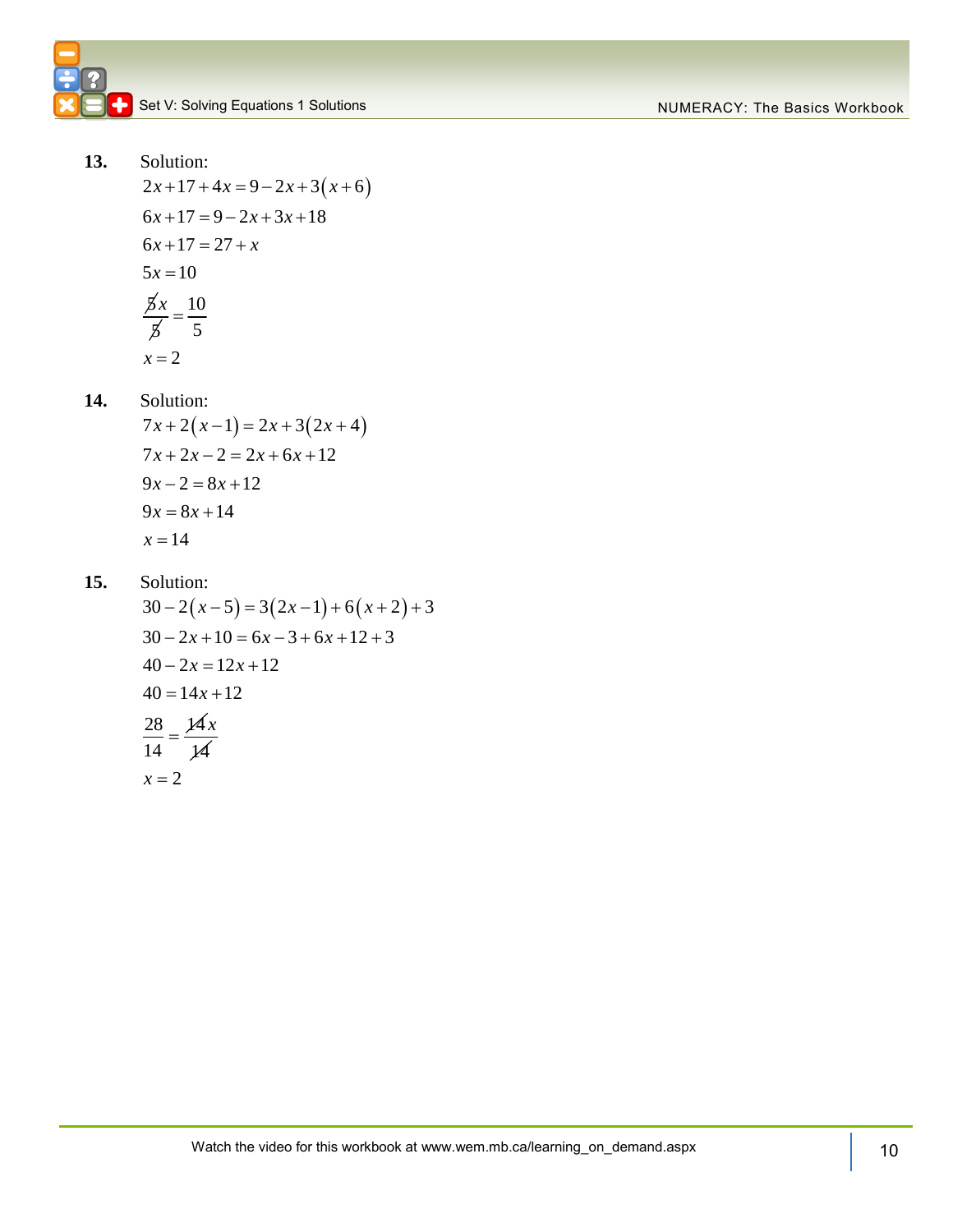#### **Practice Section C**

 $1.$ 

Solution:  
\n7(3-x) = 5-4(x-1)  
\n21-7x = 5-4x+4  
\n21-7x = 9-4x  
\n12-7x = -4x  
\n12 = 3x  
\n
$$
\frac{12}{3} = \frac{3}{3}x
$$
\n4 = x

**2.** Solution:

Solution:<br> $3(x+2)+2(3-2x)+7x=2(8x+1)$  $3(x+2)+2(3-2x)+7x=2(8x)$ <br> $3x+6+6-4x+7x=16x+2$  $3x + 6 + 6 - 4x + 7x$ <br> $6x + 12 = 16x + 2$  $6x+12=16x$ <br> $6x+10=16x$  $\frac{10}{10} = \frac{10}{10}$ 10  $=$ 10 *x*  $1 = x$ 

**3.** Solution:

$$
6(x+2)-8+2x = 8x
$$
  
\n
$$
6x+12-8+2x = 8x
$$
  
\n
$$
8x+4=8x
$$
  
\n
$$
4 = 8x-8x
$$
  
\n
$$
4 = 0
$$

Since  $4 \neq 0$  there is no solution.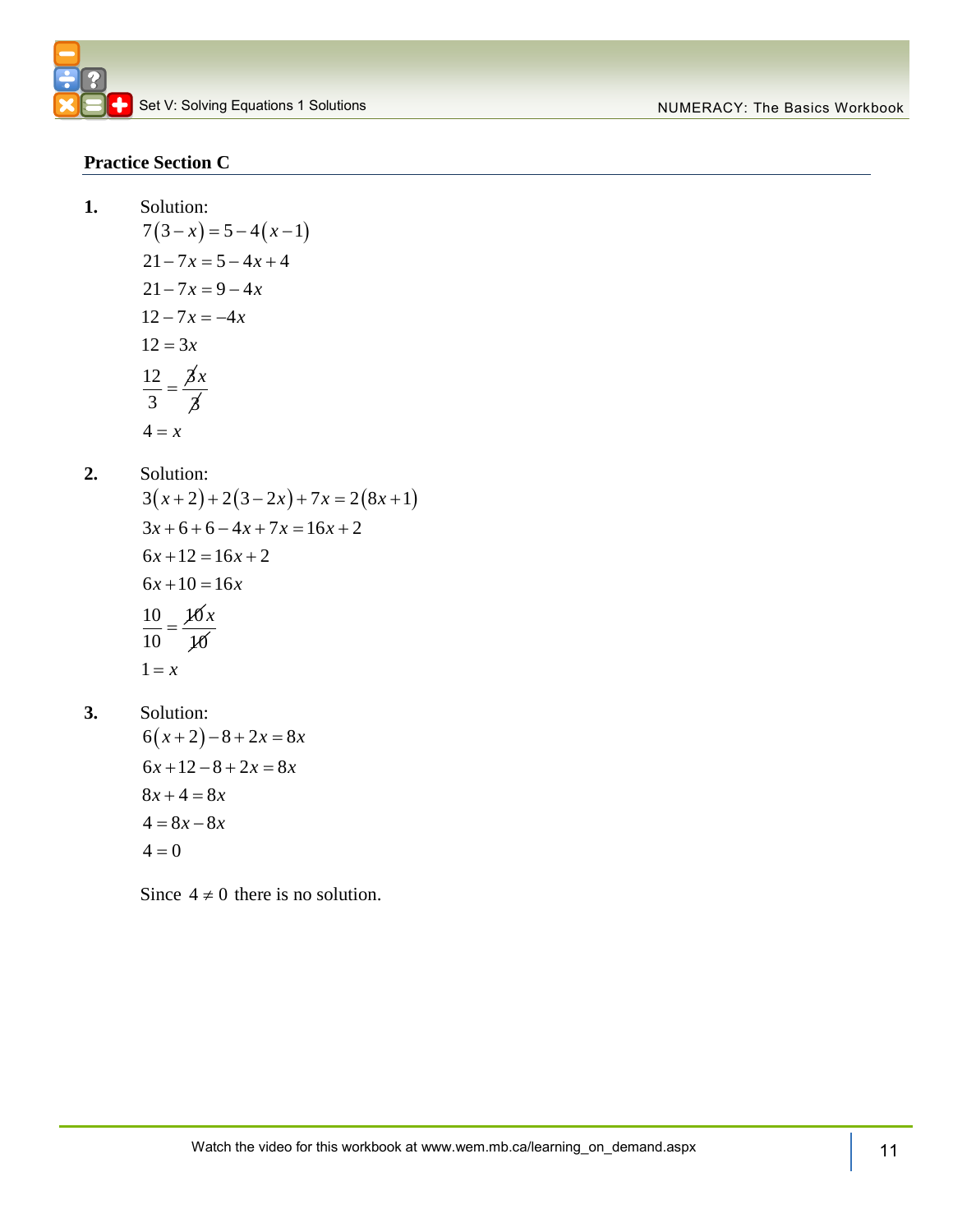

**4.** Solution:

 $(x+2)+\frac{1}{2}(2x-4)$  $31-3x = 5+8(x+2)+\frac{1}{2}(2x-4)$  $31 - 3x = 5 + 8x + 16 + x - 2$  $31 - 3x = 3 + 8x + 3$ <br> $31 - 3x = 19 + 9x$  $31 - 3x = 19 +$ <br> $31 = 19 + 12x$  $31 = 19 +$ <br> $12 = 12x$  $\frac{12 - 12x}{12 - 12}$ 12  $=$ 12 *x*  $1 = x$ 

**5.** Solution:

Solution:<br>15  $-[2(x-2)-18x+6(x+2)]-10+2(x-1)+3=8x-3(-5-x)$  $\left| 2x - 4 - 18x + 6x + 12 \right|$  $\left[-10x+8\right]$ Solution:<br>  $15 - [2(x-2)-18x+6(x+2)] - 10 + 2(x-1) + 3 = 8x -$ <br>  $15 - [2x-4-18x+6x+12] - 10 + 2x - 2 + 3 = 8x + 15 + 3$  $15 - [2(x-2)-18x+6(x+2)] - 10 + 2($ <br>  $15 - [2x-4-18x+6x+12]-10+2x-2$ <br>  $15 - [-10x+8]-9+2x = 11x+15$  $15 - [2x - 4 - 18x + 6x + 12] - 10 + 2x$ <br>  $15 - [-10x + 8] - 9 + 2x = 11x + 15$ <br>  $15 + 10x - 8 - 9 + 2x = 11x + 15$  $5-[-10x+8]-9$ <br>  $5+10x-8-9+2$ <br>  $2+12x = 11x+15$  $15 + 10x - 8 - 9$ <br>-2 +  $12x = 11x$ <br> $12x = 11x + 17$  $x = 17$ :<br> *x* – 2) – 18*x* + 6(*x* + 2)] – 10 + 2(*x* – 1) + 3 = 8*x* – 3(–5 – *x* n:<br>  $(x-2)-18x+6(x+2)$  - 10 + 2(x-1) + 3 = 8x - 3<br>  $x-4-18x+6x+12$  - 10 + 2x - 2 + 3 = 8x + 15 + 3x  $x - 8 - 9$ <br> $x = 11x$  $x+10x-8-9+2x=$ <br>  $x+12x = 11x+15$ <br>  $x = 11x+17$ ution:<br>- $[2(x-2)-18x+6(x+2)]-10+2(x-1)+3=8x-3(-5-x)$ lution:<br>- $[2(x-2)-18x+6(x+2)]-10+2(x-1)+3=8x-3(-5-x-12x-4-18x+6x+12]-10+2x-2+3=8x+15+3x$  $15+10x-8-9+2x = 11x+15$ <br>-2+12x = 11x + 15<br>12x = 11x + 17

#### **Practice Section D**

**1.** Solution:

The first error is made when multiplying on the left-hand side. The person forgot to multiply the '–x' by 2 as well. The second error is in line 2 when the person falls into the double negative trap  $(- - = +)$  using  $-4$  instead of  $+4$ .

The correct solution is:

$$
2(3-x) = 13-4(x-1)
$$
  
\n
$$
6-2x = 13-4x+4
$$
  
\n
$$
6-2x = 17-4x
$$
  
\n
$$
6+2x = 17
$$
  
\n
$$
2x = 11
$$
  
\n
$$
\frac{2}{2}x = \frac{11}{2}
$$
  
\n
$$
x = \frac{11}{2}
$$